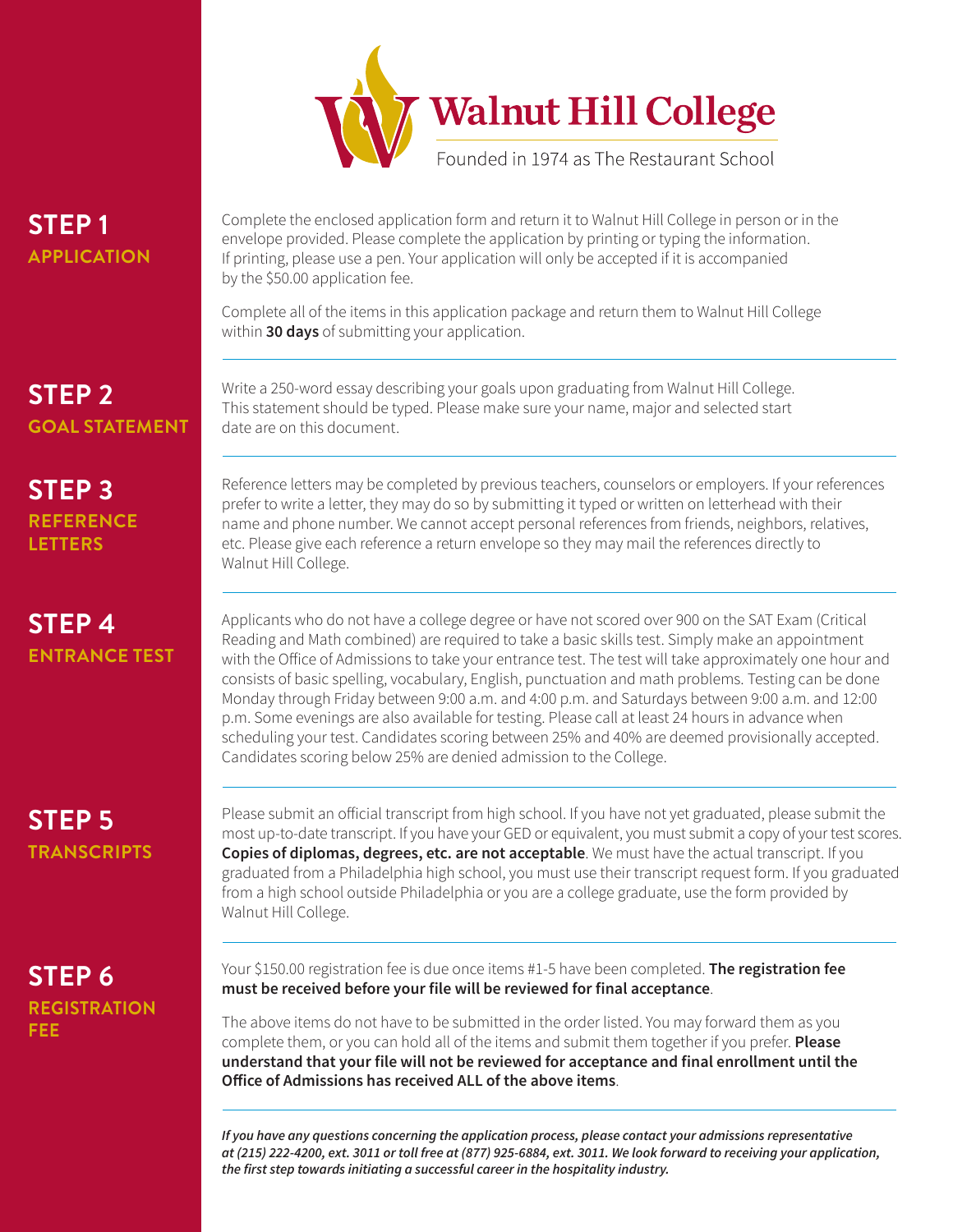

**Walnut Hill College** Office of Admissions 4207 Walnut Street Philadelphia, PA 19104 (215) 222-4200 extension 3011

 $(267)$  295-2311

|  | <b>FOR INTERNAL USE ONLY</b> |  |  |
|--|------------------------------|--|--|
|--|------------------------------|--|--|

 $\Delta$ DM  $\_$ FAO  $\_$ 

 $\_SAT$ 

- HOUSING

\_DATE

### **APPLICATION FOR ADMISSION**

Documents Submitted To Meet Admissions and Residency Requirements Become The Property of Walnut Hill College And May Not Be Returned.

#### TYPE OR PRINT IN INK AND COMPLETE ALL ITEMS

| <b>PERSONAL INFORMATION</b>                                                                                                                                                                              |                    |                               |                        |             |                         |                                    |                  |
|----------------------------------------------------------------------------------------------------------------------------------------------------------------------------------------------------------|--------------------|-------------------------------|------------------------|-------------|-------------------------|------------------------------------|------------------|
| <b>NAME</b>                                                                                                                                                                                              |                    |                               |                        |             |                         | FORMER LAST NAME ON TRANSCRIPTS    |                  |
| Last                                                                                                                                                                                                     |                    | First                         |                        | MI          |                         |                                    |                  |
| PERMANENT ADDRESS                                                                                                                                                                                        |                    |                               |                        |             |                         | <b>SOCIAL SECURITY NUMBER</b>      |                  |
| No. & Street                                                                                                                                                                                             |                    | City                          | <b>State</b>           | Zip         |                         |                                    |                  |
| HOME PHONE                                                                                                                                                                                               |                    | <b>WORK PHONE</b>             |                        |             | <b>EMAIL ADDRESS</b>    |                                    |                  |
|                                                                                                                                                                                                          |                    |                               |                        |             |                         |                                    |                  |
| DATE OF BIRTH*                                                                                                                                                                                           | $AGE*$             | GENDER*                       |                        | ETHNICITY*  |                         |                                    |                  |
|                                                                                                                                                                                                          |                    | <b>MALE</b>                   | <b>FEMALE</b>          |             | Other                   |                                    |                  |
| ARE YOU A UNITED STATES CITIZEN?                                                                                                                                                                         |                    | IF NO, COUNTRY OF CITIZENSHIP |                        |             | <b>COUNTRY OF BIRTH</b> |                                    | <b>VISA TYPE</b> |
| <b>YES</b><br>NO <sub>1</sub>                                                                                                                                                                            |                    |                               |                        |             |                         |                                    |                  |
| IN CASE OF EMERGENCY, LIST NAME OF NEXT-OF-KIN (Mother, Father, Guardian, Spouse, Brother, Sister)                                                                                                       |                    |                               |                        |             |                         |                                    |                  |
| Name                                                                                                                                                                                                     |                    | Relationship to you           |                        |             | Phone (                 | $\mathcal{E}$                      |                  |
| <b>MOTHER'S NAME</b>                                                                                                                                                                                     |                    |                               |                        |             |                         | <b>MOTHER'S EMAIL ADDRESS</b>      |                  |
| Last                                                                                                                                                                                                     |                    | First                         |                        | MI          |                         |                                    |                  |
| <b>MOTHER'S ADDRESS</b>                                                                                                                                                                                  |                    |                               |                        |             |                         |                                    |                  |
| No. & Street                                                                                                                                                                                             |                    | City                          | <b>State</b>           | Zip         |                         |                                    |                  |
| <b>FATHER'S NAME</b>                                                                                                                                                                                     |                    |                               |                        |             |                         | <b>FATHER'S EMAIL ADDRESS</b>      |                  |
| Last                                                                                                                                                                                                     |                    | First                         |                        | МI          |                         |                                    |                  |
| <b>FATHER'S ADDRESS</b>                                                                                                                                                                                  |                    |                               |                        |             |                         |                                    |                  |
| No. & Street<br>* Provisions of this information are voluntary and will not affect consideration of application. Responses are solely for assessing compliance with civil rights laws.                   |                    | City                          | State                  | Zip         |                         |                                    |                  |
|                                                                                                                                                                                                          |                    |                               |                        |             |                         |                                    |                  |
| <b>ADMISSIONS INFORMATION</b>                                                                                                                                                                            |                    |                               |                        |             |                         |                                    |                  |
| Please select the major and degree you are applying for $\blacktriangleright$                                                                                                                            |                    |                               |                        |             |                         | <b>Associate of Science Degree</b> |                  |
|                                                                                                                                                                                                          |                    |                               |                        |             | <b>Culinary Arts</b>    |                                    |                  |
| Have you previously attended Walnut Hill College?<br><b>YES</b><br>N <sub>O</sub>                                                                                                                        |                    |                               |                        | Pastry Arts |                         |                                    |                  |
| <b>Hospitality Management</b>                                                                                                                                                                            |                    |                               |                        |             |                         |                                    |                  |
| I am applying for admission for the term beginning: ____________________________<br>Year<br><b>Bachelor of Science Degree</b>                                                                            |                    |                               |                        |             |                         |                                    |                  |
| September<br>Full Time Program:<br>February                                                                                                                                                              |                    |                               |                        |             | <b>Culinary Arts</b>    |                                    |                  |
| April (Part Time)<br>Part Time Program:<br>November (Part Time)<br>Pastry Arts                                                                                                                           |                    |                               |                        |             |                         |                                    |                  |
| <b>YES</b><br>NO <sub>1</sub><br>I am applying under the articulation agreement with my high school:                                                                                                     |                    |                               |                        |             |                         | <b>Restaurant Management</b>       |                  |
| An articulation agreement is an agreement between Walnut Hill College and your high school<br>for the acceptance and transfer of courses and credits. Consult your guidance office for more information. |                    |                               |                        |             | Hotel Management        |                                    |                  |
|                                                                                                                                                                                                          |                    |                               |                        |             |                         |                                    |                  |
| Residence Status:                                                                                                                                                                                        | Off-Campus Student |                               | Residence Hall Student |             |                         |                                    |                  |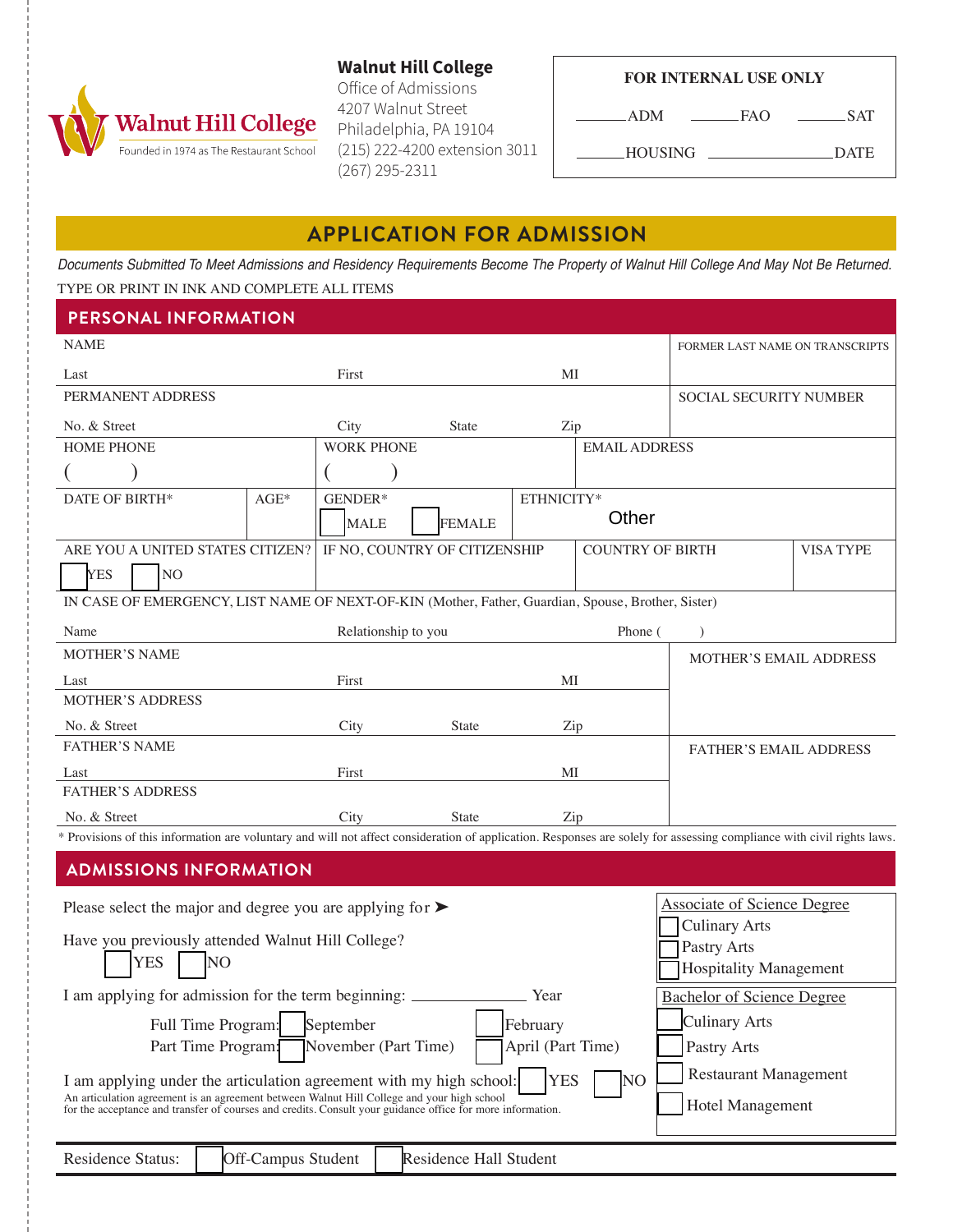#### **HIGH SCHOOL INFORMATION HIGH SCHOOL INFORMATION**

| Name of High School                                                   |                                                                                                                                                   | High School Phone #    |
|-----------------------------------------------------------------------|---------------------------------------------------------------------------------------------------------------------------------------------------|------------------------|
| <b>Address</b>                                                        |                                                                                                                                                   |                        |
| City                                                                  | State                                                                                                                                             | Zip                    |
|                                                                       | College Board H.S. Code No. (may be obtained from your high school guidance office)                                                               | <b>Graduation Date</b> |
| <b>FCCLA</b><br><b>DECA</b>                                           | Indicate which of the following national student organizations you are involved in:<br>Skills USA-VICA<br><b>FFA</b><br><b>FBLA</b><br><b>BPA</b> | JA                     |
|                                                                       | List all the school clubs/activities in which you actively participate or participated in:                                                        |                        |
|                                                                       | List any community service or volunteer work that you currently participate in:                                                                   |                        |
| List all professional associations in which you actively participate: |                                                                                                                                                   |                        |
|                                                                       |                                                                                                                                                   |                        |

### **EMPLOYMENT HISTORY EMPLOYMENT HISTORY**

| Employer | City/State | Dates of Employment | Position |
|----------|------------|---------------------|----------|
| Employer | City/State | Dates of Employment | Position |
| Employer | City/State | Dates of Employment | Position |

### **MISCELLANEOUS INFORMATION MISCELLANEOUS INFORMATION**

| Will you be applying for funding under Veteran's Education Benefits?                  | <b>YES</b>  | $\overline{\phantom{1}}$ NO |
|---------------------------------------------------------------------------------------|-------------|-----------------------------|
| Will you be applying for funding under the Office of Vocational Rehabilitation (OVR)? | <b>TYES</b> | $\Box$ NO                   |

| <b>YES</b> | INO |
|------------|-----|
| YES        | INO |

In order to best service our applicants and students, we find it very beneficial to have an understanding of any learning disabilities. Your response to this question is completely optional and will not be used as a criterion for assistance.

Do you have any learning disabilities?  $\begin{array}{|c|c|c|c|c|} \hline \text{YES} & \text{NO} & \text{Comments:} \hline \end{array}$ If yes, is an IEP available for review?  $\sqrt{\text{YES}}$  NO